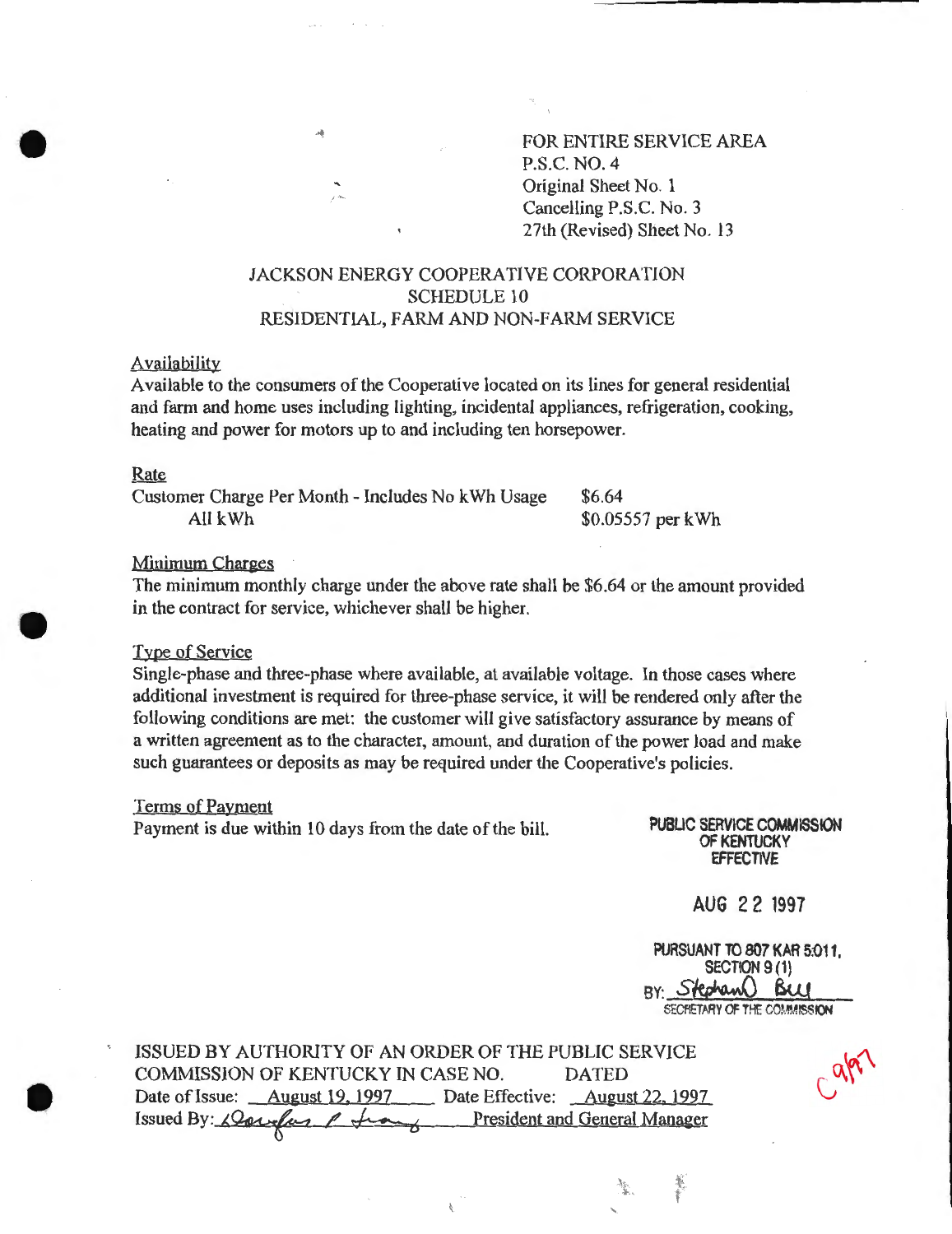FOR ENTIRE SERVICE AREA P.S.C. NO.4 Original Sheet No. 3 Cancelling P.S.C. No.3 3rd (Revised) Sheet No. 13B

# JACKSON ENERGY COOPERATIVE CORPORATION SCHEDULE 11 RESIDENTIAL, FARM AND NON-FARM SERVICE- OFF PEAK RET AIL MARKETING RATE

#### Availability

· Available to the consumers of the Cooperative eligible for the Schedule 10, Residential, Farm and Non-Farm Service tariff. The electric power and energy furnished under this tariff shall be separately metered for each point of delivery. Other power and energy furnished or sold, will be billed under Schedule 10, Residential, Farm and Non-Farm Service. The current use of this marketing rate is for Electric Thermal Storage units.

Rates

All kWh Per Month  $$0.03334$  per kWh

Schedule of Hours

This rate is only applicable for the below listed off-peak hours:

Months October through April

May through September

 $12:00$  noon to 5:00 p.m. 10:00 p.m. to 7:00a.m. 10:00 p.m. to 10:00 a.m.

Terms and Conditions

This tariff is subject to the Cooperative's standard terms and conditions of service. The retail rate applies only to programs which are expressly approved by the Commonwealth of Kentucky Public Service Commission to be offered under the Marketing Rate of East Kentucky Power's Wholesale Power Rate Schedule A. Under this rate, a separate contract will be executed between the Cooperative and the Consumer. A sample copy of which is filed as part of this tariff.

> PUBLIC SERVICE COMMISSION OF KENTUCKY EFFECTIVE

# AUG 22 1997

 $C_{\alpha\mu}$ 

| ISSUED BY AUTHORITY OF AN ORDER OF THE PUBLIC SERVICEURSUANT TO 807 KAR 5:011, |                                                        |               |
|--------------------------------------------------------------------------------|--------------------------------------------------------|---------------|
| COMMISSION OF KENTUCKY IN CASE NO.                                             | <b>DATED</b>                                           | SECTION 9 (1) |
| Date of Issue: August 19, 1997                                                 | Date Effective: August 22BV995 fectan Buy              |               |
| Issued By: Douglas P Jean                                                      | President and General ManagerCRETARY OF THE COMMISSION |               |
|                                                                                |                                                        |               |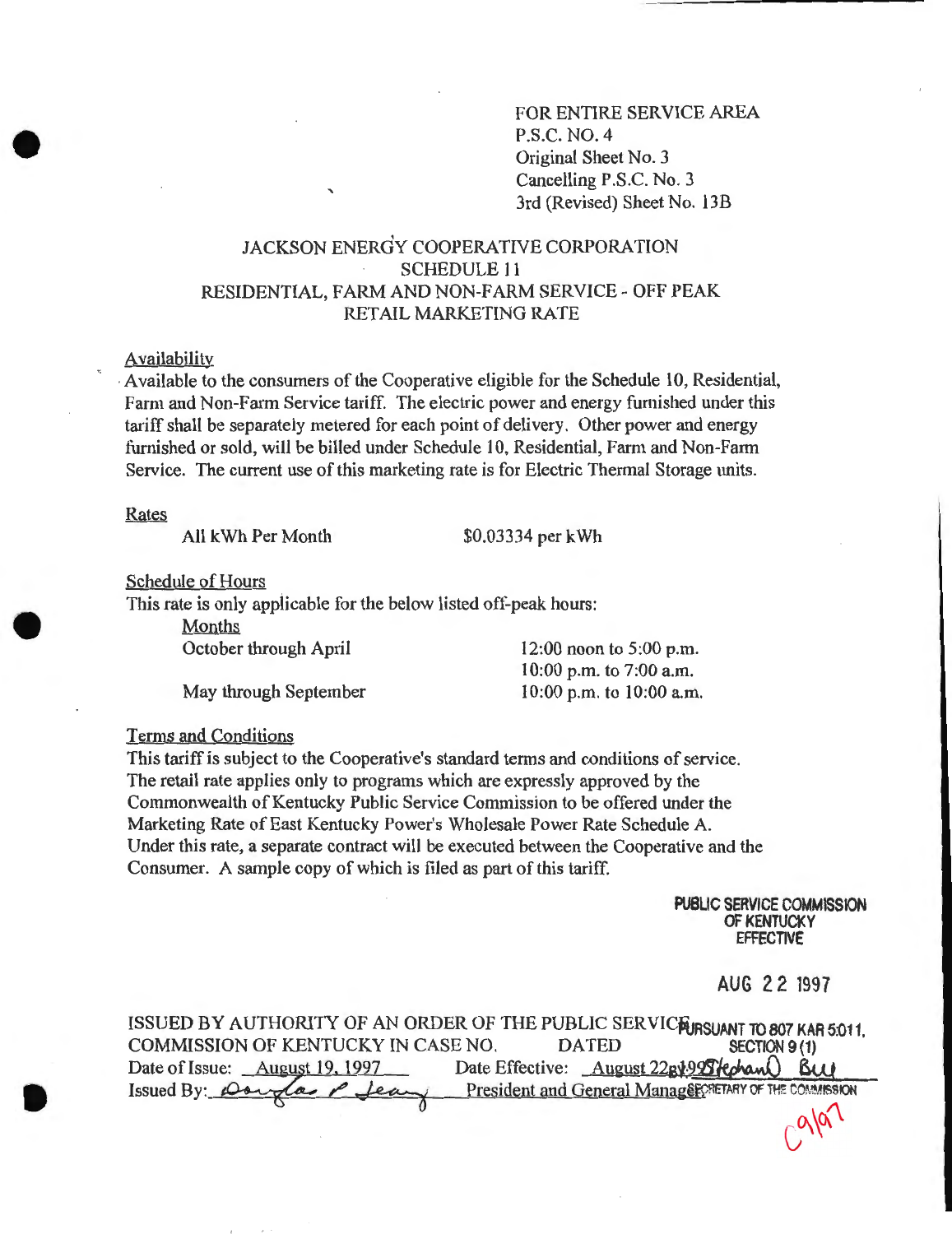FOR ENTIRE SERVICE AREA P.S.C. NO.4 Original Sheet No. 5 Cancelling P.S.C. No. 3 Original Sheet No. 13.C

# JACKSON ENERG'Y COOPERATIVE CORPORATION **SCHEDULE 12** RESIDENTIAL SERVICE TARIFF (Time of Day Service)

## Availability

Available to the consumers of the Jackson Energy Cooperative Corporation located on its lines for general residential and farm and home uses including light, incidental appliances, refrigeration, cooking, heating, and power for motors up to and including ten horsepower. Consumer must remain on this tariff for a one (1) year minimum and must provide a sixty (60) day notice to change from this tariff to another tariff.

| Customer Charge Per Month - Includes No kWh Usage | \$8.99    |
|---------------------------------------------------|-----------|
| On-Peak Energy                                    | \$0.08071 |
| Off-Peak Energy                                   | \$0.03671 |

#### Minimum Monthly Charge

The minimum monthly charge under the above rate shall be \$8.99, or the amount provided in the contract for service, whichever shall be higher.

#### Type of Service

Single-phase and three-phase where available, at available voltage. In those cases where additional investment is required for three-phase service, it will be rendered only after the following conditions are met: Consumer will give satisfactory assurance by means of a written agreement as to the character, amount, and duration of the business offered, and make such guarantees or deposits as may be required under the Cooperative's policies.

#### Terms of Payment

Payment is due within ten (10) days from the date of the bill. PUBLIC SERVICE COMMISSION

OF KENTUCKY EFFECTIVE

AUG 22 1997

| ISSUED BY AUTHORITY OF AN ORDER OF THE PUBLIC SERVICE SECTION 9 (1)                                                                                                                       |                |
|-------------------------------------------------------------------------------------------------------------------------------------------------------------------------------------------|----------------|
| COMMISSION OF KENTUCKY IN CASE NO. DATED<br>COMMISSION OF KENTUCKY IN CASE NO. DATED<br>Date of Issue: <u>August 19, 1997</u> Date Effective: August 22, 1997 SECRETARY OF THE COMMISSION |                |
|                                                                                                                                                                                           |                |
| Issued By: <del>Deuglas Plean</del> President and General Manager.                                                                                                                        | $q^{ \alpha }$ |
|                                                                                                                                                                                           |                |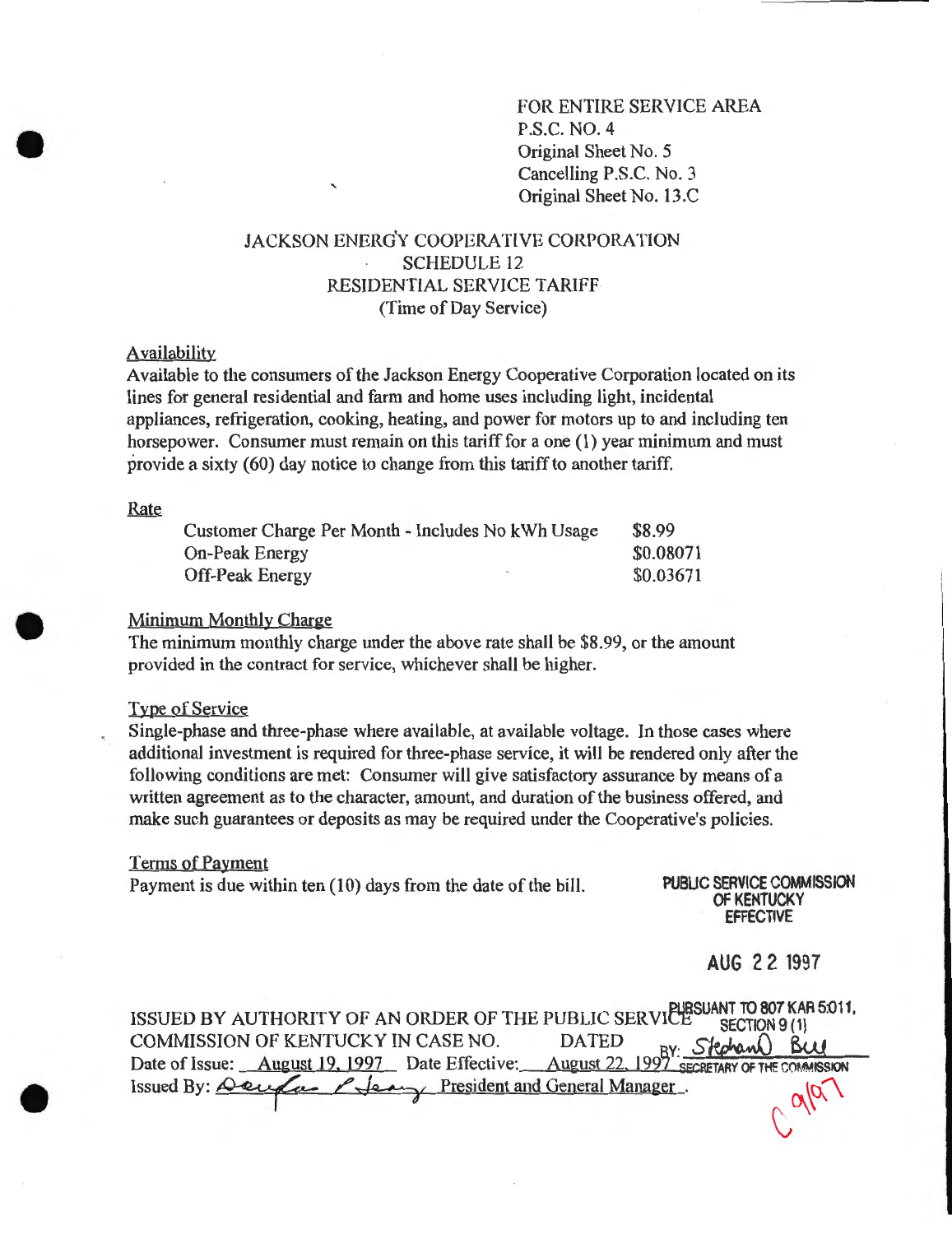FOR ENTIRE SERVICE AREA P.S.C. NO.4 Original Sheet No. 7 Cancelling P.S.C. No. 3 Original Sheet No. 13.E

# JACKSON ENERGY COOPERATIVE CORPORATION SCHEDULE 01 SPECIAL DUAL FUEL TARIFF

## Applicable

This tariff is applicable to all consumers with dual fuel heat pumps throughout the service territory of the Cooperative. The dual fuel energy rate is applicable during the months of October through April.

#### Availability

Available to the consumers of the Cooperative located on its lines for dual fuel heating applications. The electric power and energy furnished under this tariff shall be separately metered for each point of delivery. Other electric power and energy furnished or sold will be billed using the normal rate schedule for the appropriate rate class.

Rates - Monthly

Customer Charge Energy Charge per kWh For the months of October through April \$1.95 \$0.04500

Terms and Conditions

This tariff is subject to the Cooperative's standard terms and conditions of service. The consumer agrees to remain on this tariff for a minimum period of three years.

#### Terms of Payment

Payment is due within ten (10) days from the date of the bill.

PUBLIC SERVICE COMMISSION OF KENTUCKY **EFFECTIVE** 

AUG 2 2 1997

PURSUANT TO 807 KAR 5:011. SECTION 9 (1) BY: Stephan Bu ISSUED BY AUTHORITY OF AN ORDER OF THE PUBLIC SERVISTORETARY OF THE COMMISSION COMMISSION OF KENTUCKY IN CASE NO. DATED Date of Issue: August 19, 1997 Date Effective: August 22, 1997 Issued By:  $Qoeq(a)$   $Pdeq$  President and General Manager.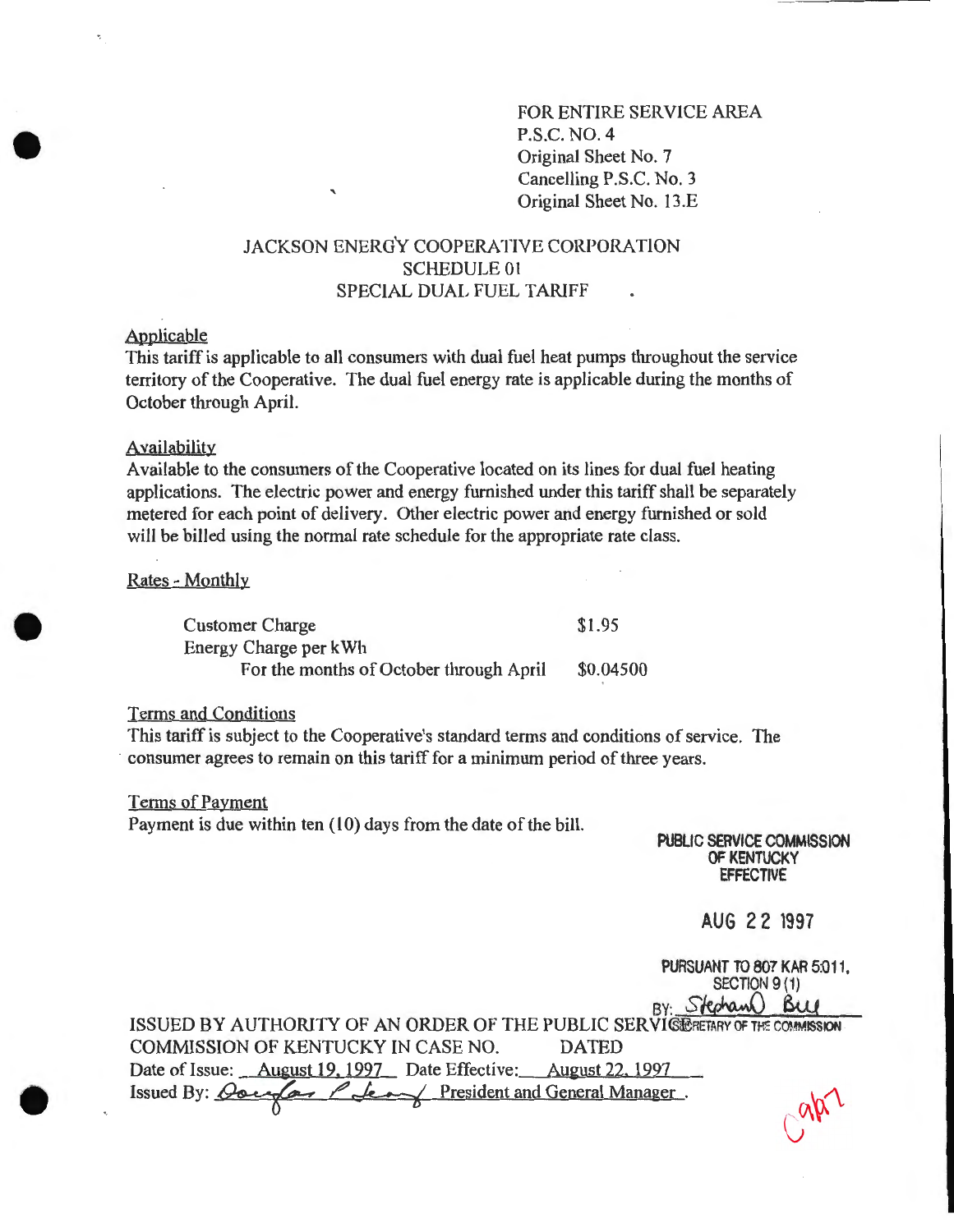FOR ENTIRE SERVICE AREA P.S.C. NO.4 Original Sheet No. 9 Cancelling P.S.C. No.3 26th (Revised) Sheet No. 14

# JACKSON ENERGY COOPERATIVE CORPORATION SCHEDULE<sub>20</sub> COMMERCIAL, SMALL POWER, AND THREE-PHASE FARM SERVICE

#### Availability

Available to commercial, small power and three-phase farm loads for electric service including lighting, incidental appliances, cooking, refrigerators, air conditioning, heating and motors all subject to the established rules and regulations of the Corporation covering this service. Single-phase customers having their homes on the same premises may include farm and home service on the same meter.

Service under this schedule is limited to consumers whose load requirements do not exceed 50 kW. Service under this schedule is not available to seasonal customers unless otherwise provided for.

#### Rate

Customer charge per month -Includes No kWh Usage All kWh per month \$7.78 \$0.05662 per kWh

#### Minimum Monthly Charge

The minimum monthly charge under the above rate shall be \$7.78 or the amount provided in the contract for service, whichever shall be higher.

#### Type of Service

Single-phase power service is limited to motors not in excess of ten horsepower. Motors having a rated capacity in excess of ten horsepower must be three-phase. In those cases where additional investment is required for three-phase service, it will be rendered only after the following conditions are met: the customer will give satisfactory assurance by means of a written agreement as the character, amount and duration of the business offered and make such guarantees or deposits as may be required under the Cooperative's policies.

#### Terms of Payment

•

Payment is due within 10 days from the date of the bill.

**PUBLIC SERVICE COMMISSION OF KENTUCKY EFFECTIVE** 

**AUG 2 2 1997** 

| ISSUED BY AUTHORITY OF AN ORDER OF THE PUBLIC SERVICE            |                                                  |
|------------------------------------------------------------------|--------------------------------------------------|
| COMMISSION OF KENTUCKY IN CASE NO.                               | <b>DATED</b><br>PURSUANT TO 807 KAR 5:011,       |
| Date of Issue: August 19, 1997                                   | SECTION 9 (1)<br>Date Effective: August 22, 1997 |
| Issued By: Dauglas P Lean President and General Margager Stephan | Bu                                               |
|                                                                  | SECRETARY OF THE COMMISSION                      |
|                                                                  |                                                  |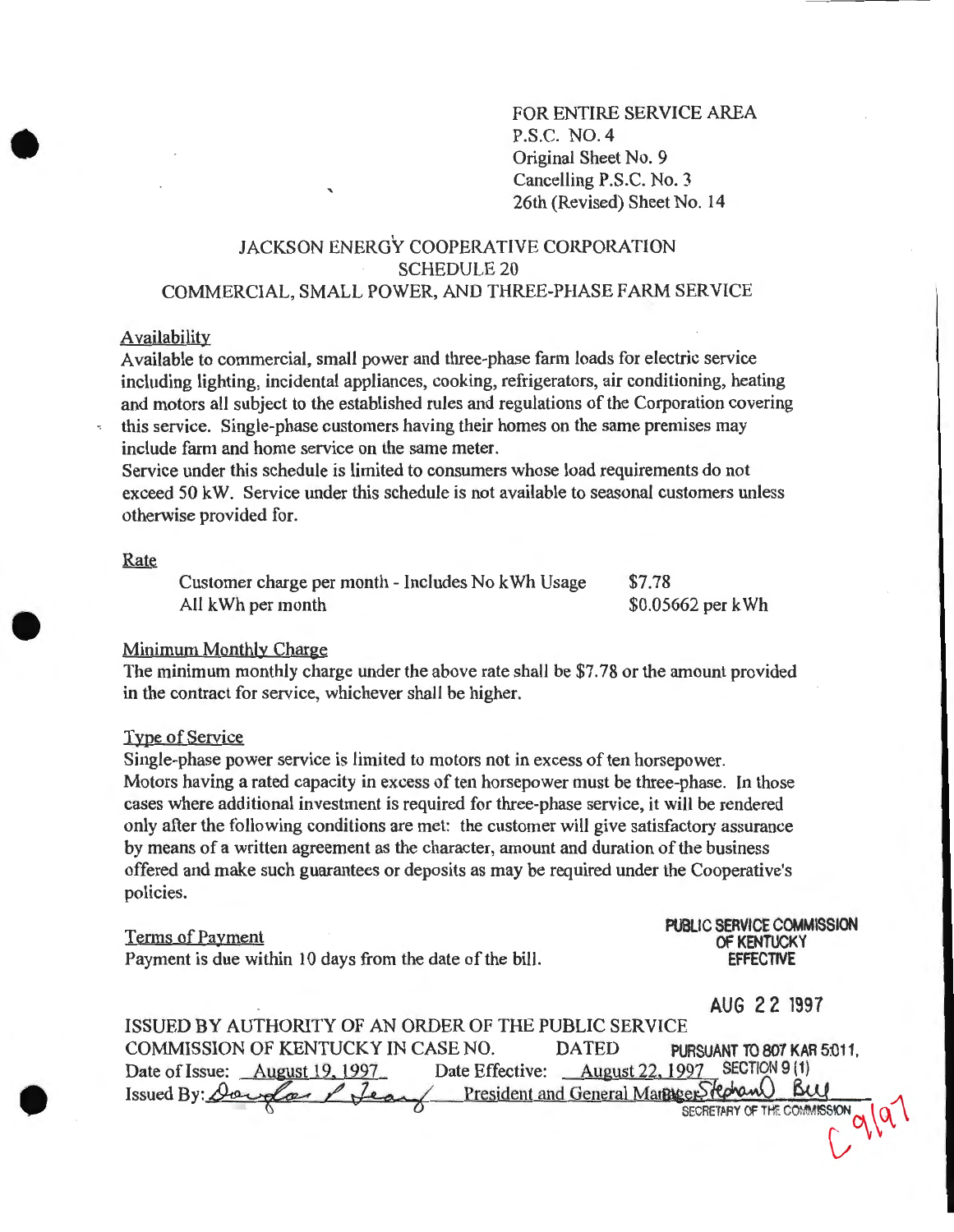FOR ENTIRE SERVICE AREA P.S.C. NO.4 Original Sheet No. 11 Cancelling P.S.C. No.3 Original Sheet No. 14.A

# JACKSON ENERGY COOPERATIVE CORPORATION SCHEDULE<sub>21</sub> COMMERCIAL, SMALL POWER, AND THREE-PHASE FARM SERVICE (Time of Day Service)

'

## Availability

Available to commercial, small power, and three-phase farm loads for electric service including lighting, incidental appliances, cooking, refrigeration, air conditioning, heating, and motors all subject to the established rules and regulations of the Cooperative covering this service. Single-phase consumers having their homes on the same premises may include farm and home service on the same meter. Service under this schedule is limited to consumers whose load requirements do not exceed 50 kW. Service under this schedule is not available to seasonal consumers unless otherwise provided for. Consumer must remain on this tariff for one (1) year minimum and must provide a sixty (60) day notice to change from this tariff to another tariff.

#### Rate

Customer Charge Per Month -Includes No kWh Usage On-Peak Energy Off-Peak Energy \$10.13 \$0.08271 per kWh \$0.03499 per kWh

#### Minimum Monthly Charge

The minimum monthly charge under the above rate shall be \$10.13, or the amount provided in the contract for service, whichever shall be higher.

#### Type of Service

Single-phase power service is limited to motors not in excess of ten horsepower. Motors having a rated capacity in excess of ten horsepower must be three-phase. In those cases where additional investment is required for three-phase service, it will be rendered only after the following conditions are met: Consumer will give satisfactory assurance by means of a written agreement as to the character, amount, and duration of the business offered, and make such guarantees or deposits as may be required under the Cooperative's policies.

ISSUED BY AUTHORITY OF AN ORDER OF THE PUBLIC SERVICE COMMISSION COMMISSION OF KENTUCKY IN CASE NO. DATED **DEFECTIVE** COMMISSION OF KENTUCKY IN CASE NO. Date of Issue: August 19, 1997 Date Effective: August 22, 1997 Issued By: <u>Oscylos Ethny President and General Manager</u>. AUG 22 1997

PURSUANT TO 807 KAR 5:011 SECTION 9(1) Stechan Bu SECRETARY OF THE COMMISSION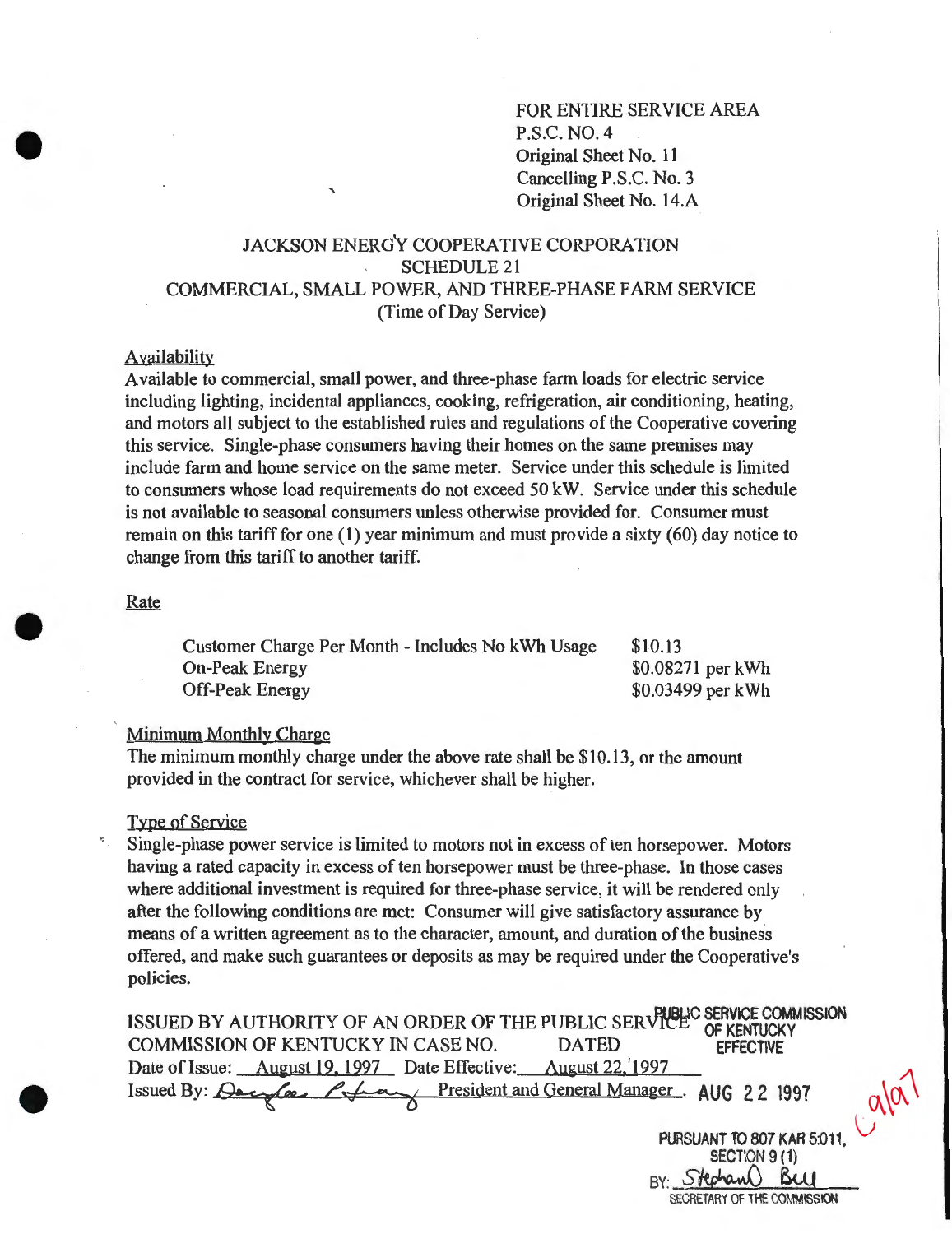FOR ENTIRE SERVICE AREA P.S.C. NO.4 Original Sheet No. 13 Cancelling P.S.C. No. 3 23rd (Revised) Sheet No. 16

# JACKSON ENERGY COOPERATIVE CORPORATION SCHEDULE 30 LARGE POWER SERVICE LESS THAN 50 KW

'

#### Availability

Available to consumers served by the Cooperative and located on or near its three-phase lines.

## Conditions

An agreement for Purchase of Power shall be executed by the consumer for service under this schedule. Service under this schedule will be limited to maximum loads not exceeding 50 kW.

#### Rate

| Customer Charge Per Month - Includes No kWh Usage | \$15.46           |
|---------------------------------------------------|-------------------|
| Demand Charge Per Month per kW                    | \$4.84            |
| <b>Energy Charge Per kWh</b>                      |                   |
| All kWh per month                                 | \$0.04885 per kWh |

## Determination of Billing Demand

The billing demand shall be the maximum kilowatt load used by the consumer for any period of fifteen consecutive minutes during the month for which the bill is rendered as indicated or recorded by a demand meter multiplied by 90% and divided by the per cent power factor.

### Minimum Monthly Charge

The minimum monthly charge shall be the minimum monthly charge specified in the contract, or the minimum monthly customer charge, or \$1.20 per KVA of installed transformer capacity, or \$37.00, whichever amount shall be the greatest.

> PUBLIC SERVICE COMMISSION OF KENTUCKY EFFECTIVE

> > AUG 2 2 1997

| ISSUED BY AUTHORITY OF AN ORDER OF THE PUBLIC SERVICE |                                 |                                            |
|-------------------------------------------------------|---------------------------------|--------------------------------------------|
| COMMISSION OF KENTUCKY IN CASE NO.                    | <b>DATED</b>                    | PURSUANT TO 807 KAR 5:011.<br>SECTION 9(1) |
| Date of Issue: <u>August 19, 1997</u>                 | Date Effective: August 22, 1997 |                                            |
| Issued By: Dauglas P Jean                             |                                 | President and General Manager Replant BLU  |
|                                                       |                                 |                                            |
|                                                       |                                 |                                            |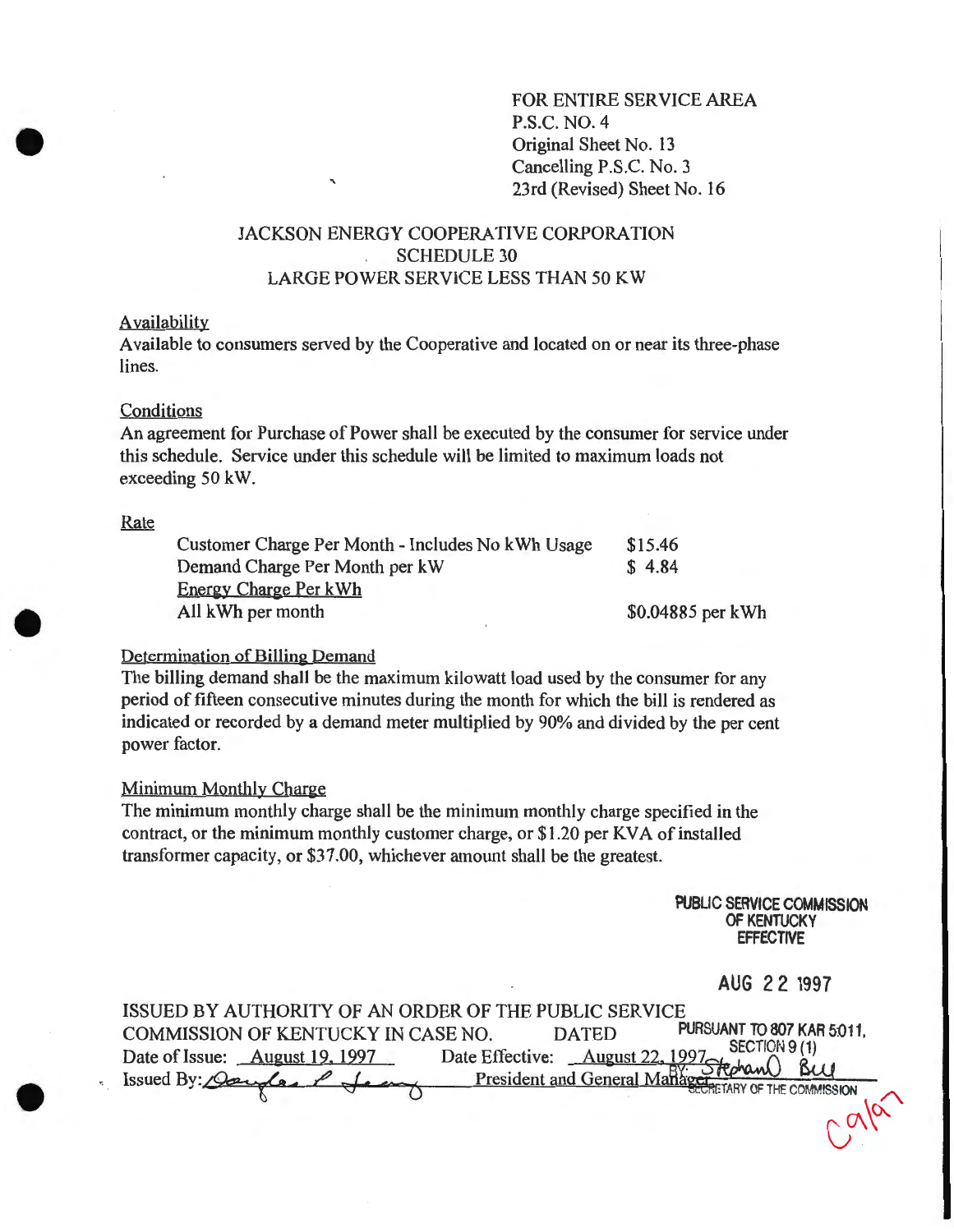FORENTIRE SERVICE AREA P.S.C. NO.4 Original Sheet No. 15 Cancelling P.S.C. No.3 23rd (Revised) Sheet No. 18

# JACKSON ENERGY COOPERATIVE CORPORATION SCHEDULE 33 WATER PUMPING SERVICE

#### Availability

Available for water pumping service in areas served by the Cooperative. The customer shall have the option of service under this schedule or any other standard rate schedule. The customer, having selected one schedule, will continue to be billed under such schedule for not less than 12 consecutive months unless there should be a material and permanent change in the customer's use of service.

#### Conditions

The service hereunder is conditioned upon the consumer at all times operating pumping loads at hours other than those when the Cooperative's coincident peak occurs, except in case of emergencies. Service hours and other operating problems to be agreed upon by contract.

#### Rate

Customer Charge Per Month- Includes no kWh Usage All kWh per month \$15.17 \$0.04871 per kWh

## Minimum Monthly Charge

The minimum monthly charge shall be the minimum charge specified in the contract, or the minimum monthly customer charge, or \$1.20 per KV A of installed transformer capacity, or \$37.00, whichever amount shall be the greatest.

## Fuel Cost Adjustment Charge

All rates are applicable to the Fuel Adjustment Clause and may be increased or decreased by an amount per kWh equal to the fuel adjustment amount per kWh as billed by the wholesale power supplier plus an allowance for line losses. The allowance for line losses will not exceed 10% and is based on a twelve-month moving average of such losses. This Fuel Clause is subject to all other applicable provisions as set out in 807 KAR 5:056.

| PUBLIC SERVICE COMMISSION<br>OF KENTUCKY                                              |
|---------------------------------------------------------------------------------------|
| ISSUED BY AUTHORITY OF AN ORDER OF THE PUBLIC SERVICE<br><b>EFFECTIVE</b>             |
| COMMISSION OF KENTUCKY IN CASE NO.<br><b>DATED</b>                                    |
| Date Effective: <u>August 22, 1997</u> AUG 2 2 1991<br>Date of Issue: August 19, 1997 |
| President and General Manager<br>Issued By: Dougles                                   |
| PURSUANT TO 807 KAR 5:011,                                                            |
| SECTION 9(1)                                                                          |
|                                                                                       |
| SECRETARY OF THE COMMISSION                                                           |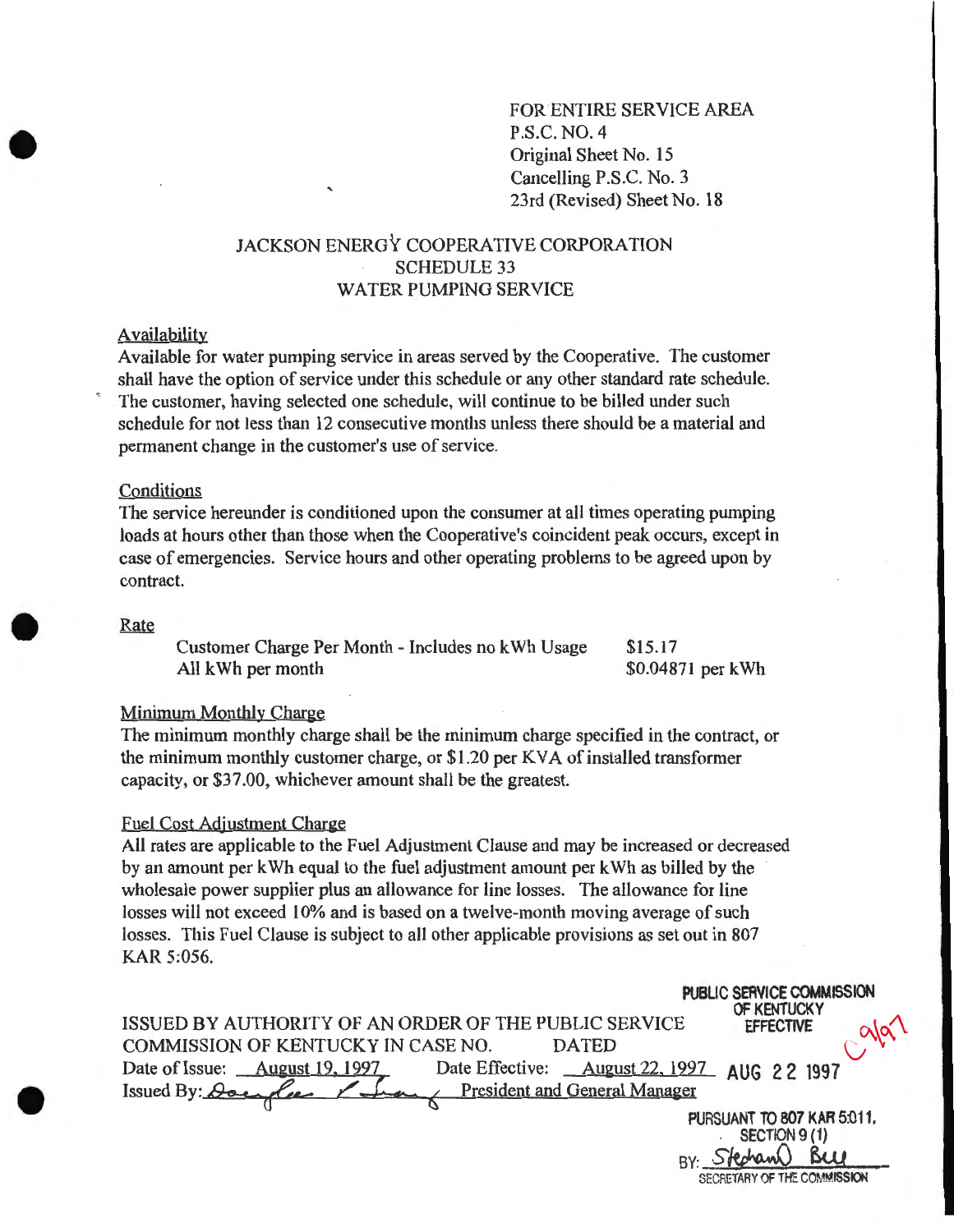FOR ENTIRE SERVICE AREA P.S.C. NO.4 Original Sheet No. 17 Cancelling P.S.C. No.3 Original Sheet No. 18.A

# JACKSON ENERGY COOPERATIVE CORPORATION SCHEDULE 34 WATER PUMPING SERVICE {Time of Day Service)

## Availability

Available for water pumping service in areas served by the Cooperative. Consumer shall have the option of service under this schedule or any other standard rate schedule. Consumer, having selected one schedule, will continue to be billed under such schedule for not less than twelve (12) consecutive months unless there should be a material and permanent change in Consumer's use of service.

Rate

| Customer Charge Per Month - Includes No kWh Usage | \$17.52            |
|---------------------------------------------------|--------------------|
| <b>On-Peak Energy</b>                             | $$0.06053$ per kWh |
| <b>Off-Peak Energy</b>                            | $$0.03756$ per kWh |

#### Minimum Monthly Charge

The minimum monthly charge shall be the minimum charge specified in the contract, or the minimum monthly customer charge, or \$1.20 per kV A of installed transformer capacity, or \$37.00, whichever amount shall be the greatest.

#### Fuel Adjustment Clause

All rates are applicable to the Fuel Adjustment Clause and may be increased or decreased by an amount per kWh equal to the fuel adjustment amount per kWh as billed by the .wholesale power supplier plus an allowance for line losses. The allowance for line losses will not exceed 10% and is based on a twelve (12) month average of such losses. The fuel clause is subject to all other applicable provisions as set forth in 807 KAR 5:056.

## Terms of Payment

Payment is due within ten (10) days from the date of the bill.

| PUBLIC SERVICE COMMISSION |
|---------------------------|
| OF KENTUCKY               |
| <b>EFFECTIVE</b>          |

| ISSUED BY AUTHORITY OF AN ORDER OF THE PUBLIC SERVICE                                                                                                          |              |                             |
|----------------------------------------------------------------------------------------------------------------------------------------------------------------|--------------|-----------------------------|
| <b>COMMISSION OF KENTUCKY IN CASE NO.</b>                                                                                                                      | <b>DATED</b> | AUG 22 1997                 |
| Date of Issue: August 19, 1997 Date Effective: August 22, 1997                                                                                                 |              |                             |
| Date of Issue: August 19, 1997 Date Effective. August 22, 1777 PURSUANT TO 807 KAR 5:011,<br>Issued By: Deep play President and General Manager. SECTION 9 (1) |              |                             |
|                                                                                                                                                                |              | BY: Stechan Buy             |
|                                                                                                                                                                |              | SECRETARY OF THE COMMISSION |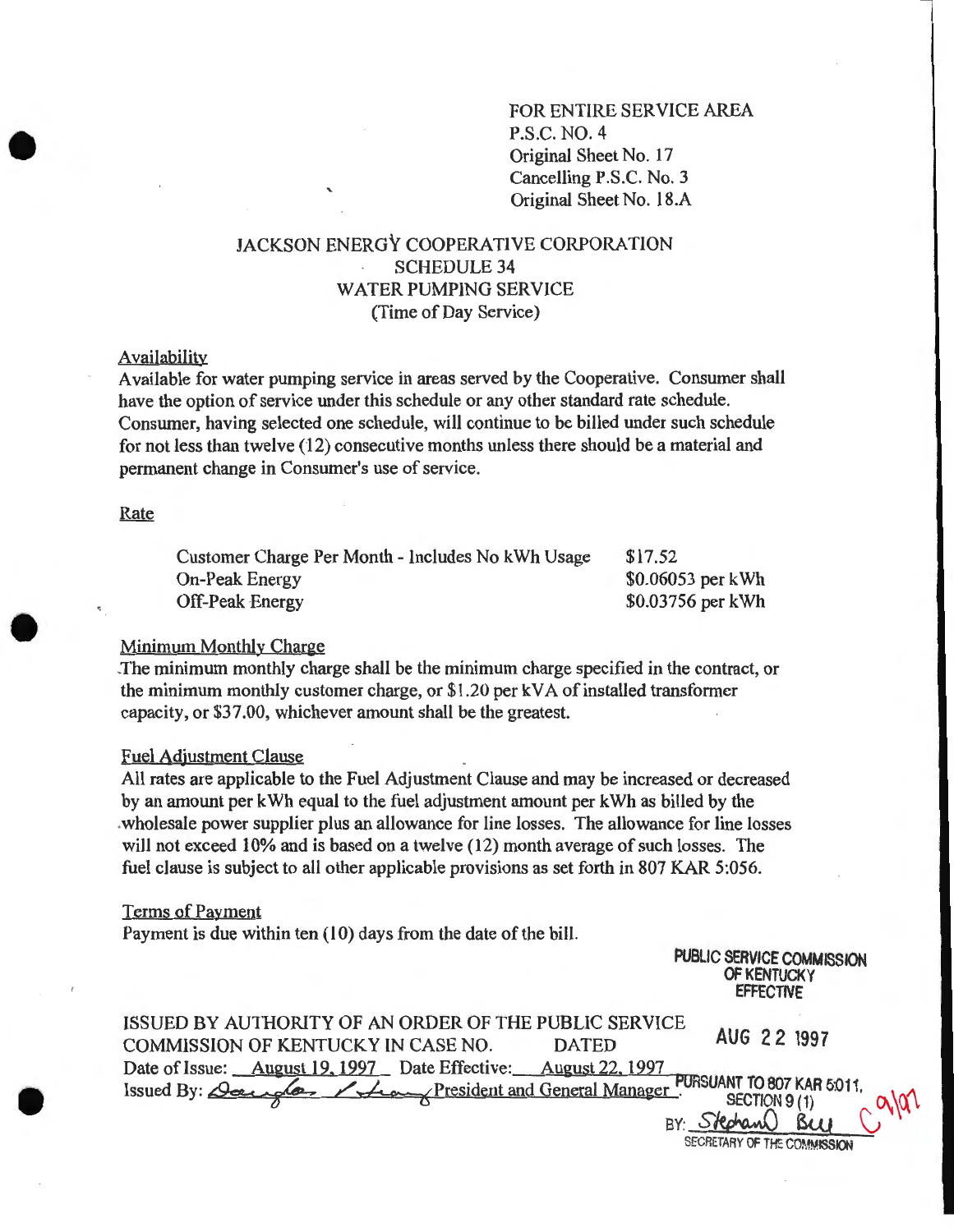FOR ENTIRE SERVICE AREA P.S.C. NO.4 Original Sheet No. 19 Cancelling P.S.C. No.3 24th (Revised) Sheet No. 20

# JACKSON ENERGY COOPERATIVE CORPORATION SCHEDULE40 LARGE POWER MORE THAN 50 KW BUT LESS THAN 275 KW

'

## Availability

Available to consumers served by the Cooperative located on or near its three-phase lines.

#### Conditions

An agreement for Purchase of Power shall be executed by the consumer for service under this schedule. Service under this schedule will be for loads that average 50 kW or more over a 12 month period but does not exceed 275 kW.

## Rate

| Customer Charge Per Month - Includes No kWh Usage | \$17.90           |
|---------------------------------------------------|-------------------|
| Demand Charge Per Month                           | \$4.84            |
| All kWh per month                                 | \$0.04526 per kWh |

## Determination of Billing Demand

The billing demand shall be the maximum kilowatt load used by the consumer for any period of fifteen consecutive minutes during the month for which the bill is rendered as indicated or recorded by a demand meter.

## Power Factor

The consumer agrees to maintain unity power factor as nearly as practicable. The Cooperative reserves the right to measure such power at the time of his maximum demand is less than 90%, the demand for billing purposes shall be the demand as indicated or recorded by the demand meter multiplied by 90% and divided by the per cent power factor.

#### Minimum Monthly Charge

The minimum monthly charge shall be the minimum monthly charge specified in the contract, or the minimum monthly customer charge, or  $$1.20$  per KVA of installed transformer capacity, or \$37.00, whichever amount shall be the greatest.

| ISSUED BY AUTHORITY OF AN ORDER OF THE PUBLIC SERVICE                                                                                             | PUBLIC SERVICE COMMISSION<br>OF KENTUCKY<br><b>EFFECTIVE</b> |  |
|---------------------------------------------------------------------------------------------------------------------------------------------------|--------------------------------------------------------------|--|
| COMMISSION OF KENTUCKY IN CASE NO.<br><b>DATED</b><br>Date of Issue: August 19, 1997 Date Effective: August 22, 1997 AUG 2 2 1997 $\alpha\alpha'$ |                                                              |  |
| Issued By: Oam las Y Lean President and General Manager.                                                                                          |                                                              |  |
|                                                                                                                                                   | PURSUANT TO 807 KAR 5:011.<br>SECTION 9(1)                   |  |

BY: Stechand Buy SECRETARY OF THE COMMISSION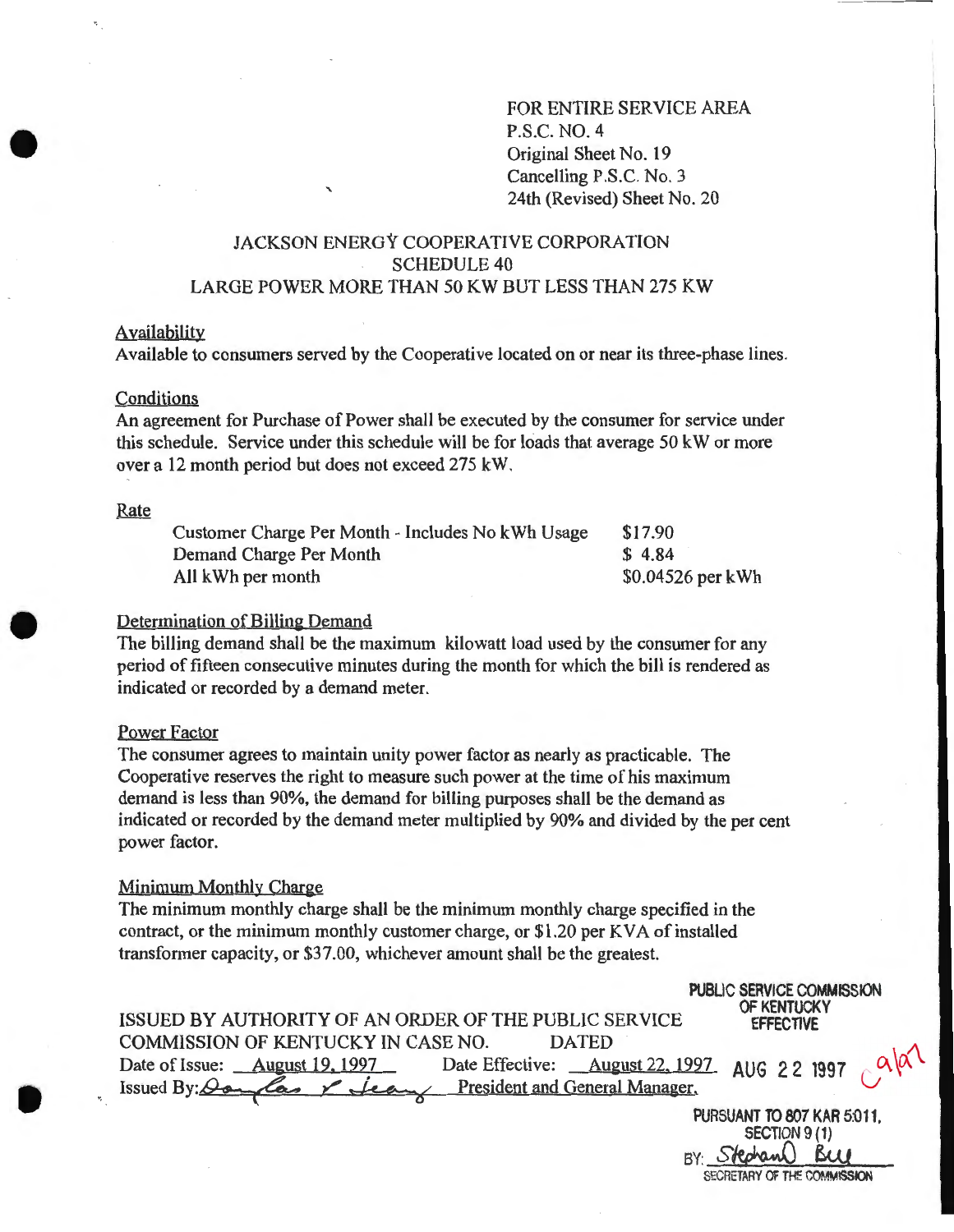FOR ENTIRE SERVICE AREA P.S.C. NO.4 Original Sheet No. 21 Cancelling P.S.C. No. 3 25th (Revised) Sheet No. 22

# JACKSON ENERGY COOPERATIVE CORPORATION SCHEDULE<sub>43</sub> LARGE POWER RATE- OVER 275 KW

## Applicable

In all territory served by the Cooperative.

### Availability

Available to all public buildings, commercial and industrial consumers whose kilowatt demand will exceed and/or average 275 kW or more over a 12 month period.

## **Conditions**

Rate

An agreement for Purchase of Power shall be executed by the consumer for service under this schedule.

## Character of Service

The electric service furnished under this schedule will be 60 cycle, alternating current and at available nominal voltage.

| Customer Charge Per Month - Includes No kWh Usage | \$31.82           |
|---------------------------------------------------|-------------------|
| Demand Charge Per Month                           | $$4.84$ per kW    |
| <b>Energy Charge</b>                              |                   |
| All kWh per month                                 | \$0.04178 per kWh |

## Determination of Billing Demand

The billing demand shall be the maximum kilowatt demand established by the consumer for any period of fifteen minutes during the month for which the bill is rendered, as indicated or recorded by a demand meter and adjustment for power factor as provided below.

> PUBLIC SERVICE COMMISSION OF KENTUCKY EFFECTIVE

> > AUG 22 1997

 $\bigcup_{n=1}^{\infty}$ 

| ISSUED BY AUTHORITY OF AN ORDER OF THE PUBLIC SERVICE                       |              |                             |
|-----------------------------------------------------------------------------|--------------|-----------------------------|
| COMMISSION OF KENTUCKY IN CASE NO.                                          | <b>DATED</b> | PURSUANT TO BOT KAR 5:011.  |
| Date of Issue: August 19, 1997 Date Effective: August 22, 1997 SECTION 9(1) |              |                             |
| Issued By: Dauglas / Jean President and General Managett Skeham Buy         |              |                             |
|                                                                             |              | SECRETARY OF THE COMMISSION |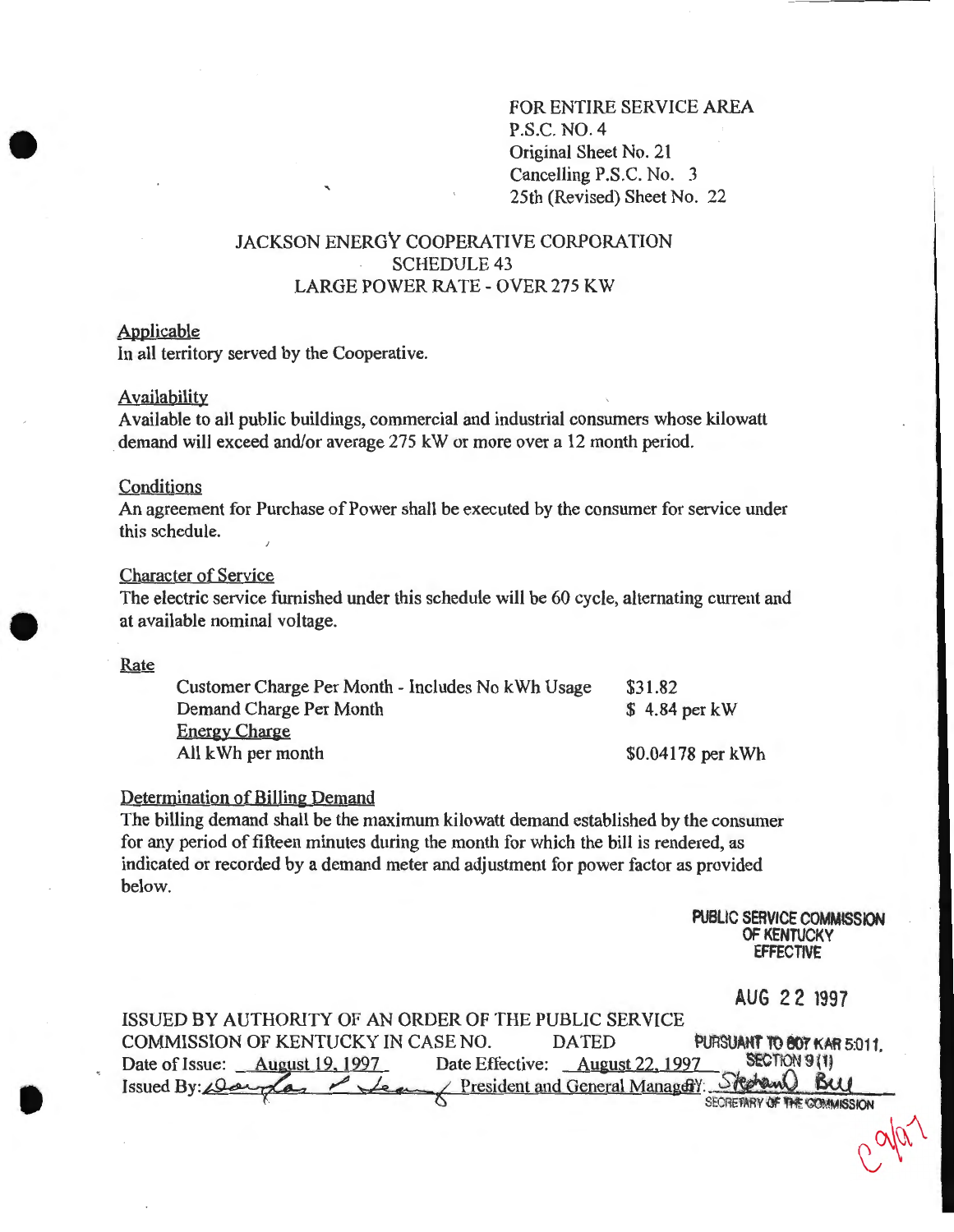FOR ENTIRE SERVICE AREA P.S.C. NO.4 Original Sheet No. 23 Cancelling P.S.C. No. 3 9th (Revised) Sheet No. 23F

# JACKSON ENERGY COOPERATIVE CORPORATION SCHEDULE 46 LARGE POWER RATE- 500 KW AND OVER

## Applicable

In all territory served by the Cooperative.

## **Availability**

Available to all public buildings, commercial and industrial consumers whose kilowatt demand shall exceed 500 kW and/or average 500 kW or more over a 12 month period.

#### Conditions

An agreement for Purchase of Power shall be executed by the consumer for service under this schedule.

### Character of Service

The electric service furnished under this schedule will be 60 cycle, alternating current and at available nominal voltage.

#### Rate

Customer Charge Per Month- Includes No kWh Usage Demand Charge Per Month Energy Charge \$532.00 \$ 5.36 per kW \$0.02754 per kWh

> **PUBLIC SERVICE COMMISSION OF KENTUCKY EFFECTIVE**

> > **AUG 2 2 1997**

ISSUED BY AUTHORITY OF AN ORDER OF THE PUBLIC SERVICE PURSUANT TO 807 KAR 5:011,<br>COMMISSION OF KENTUCKY IN CASE NO. DATED SECTION 9(1) COMMISSION OF KENTUCKY IN CASE NO. DATED SECTION 9 (1)<br>Date of Issue: August 19, 1997 Date Effective: August 22, 1997 Slechand BUJ Date of Issue: <u>August 19, 1997</u> Date Effective: August 22, 1997 Slechann Issued By: <u>Oar /a, / Jean, President and General Manager<sup>SECRETARY OF THE COMMISSION</mark></u></sup>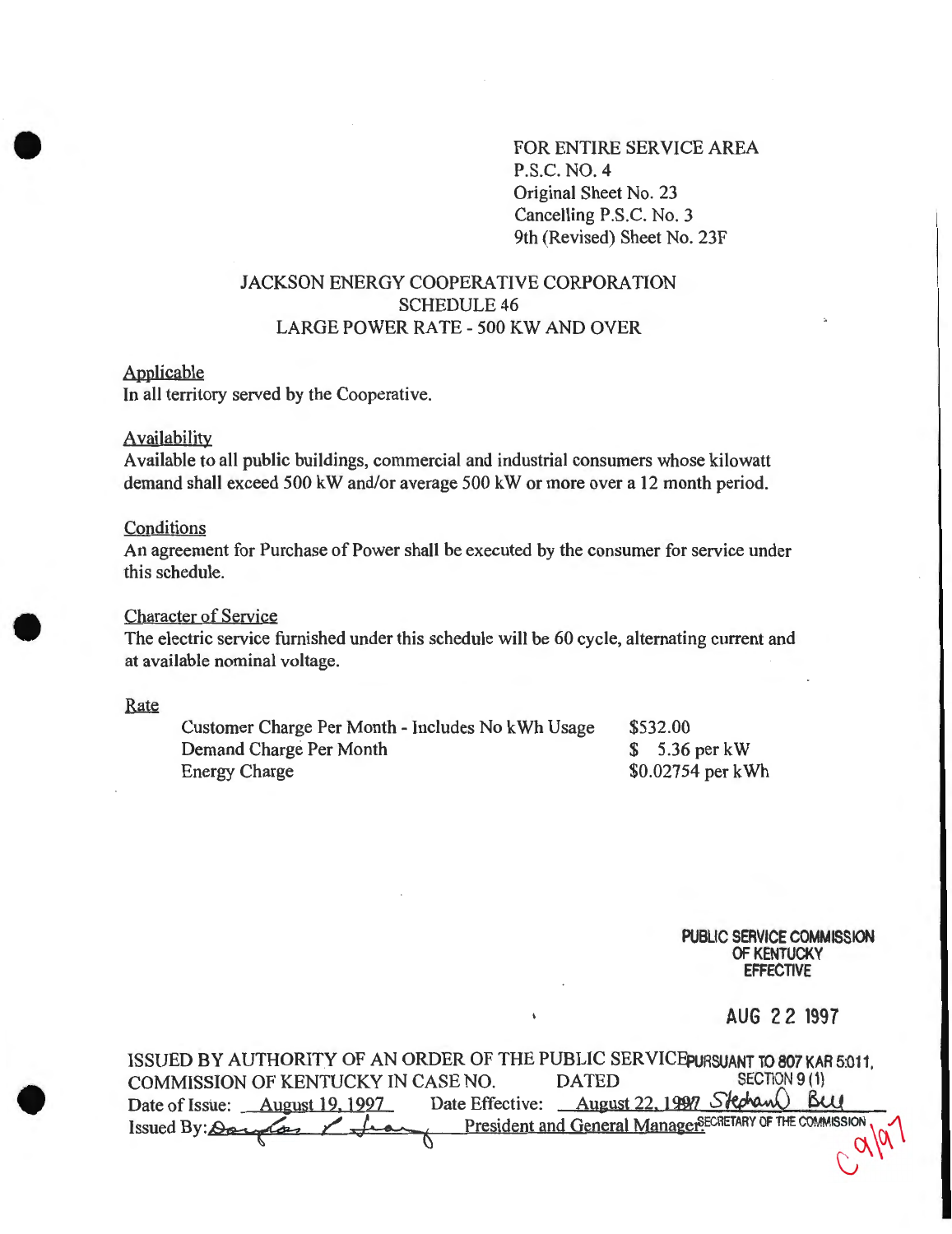FOR ENTIRE SERVICE AREA P.S.C. NO.4 Original Sheet No. 26 Cancelling P.S.C. No.3 7th (Revised) Sheet No. 23I

# JACKSON ENERGY COOPERATIVE CORPORATION SCHEDULE 47 LARGE POWER RATE- 500 KW TO 4,999 KW

#### Applicable

In all territory served by the Cooperative.

### **Availability**

Available to all public buildings, commercial and industrial consumers whose kilowatt demand shall exceed 500 kW but not greater than 4,999 kW.

#### Conditions

An agreement for Purchase of Power shall be executed by the consumer for service under this schedule.

## Character of Service

The electric service furnished under this schedule will be 60 cycle, alternating current and at available nominal voltage.

#### Rate

| Customer Charge Per Month - Includes No kWh Usage | \$535.00  |
|---------------------------------------------------|-----------|
| Demand Charge Per kW of Contract Demand           | \$5.39    |
| Demand Charge Per kW for Billing Demand in Excess |           |
| of Contract Demand<br>٠                           | \$7.82    |
| Energy Charge per kWh                             | \$0.02707 |

PUBLIC SERVICE COMMISSION OF KENTUCKY **EFFECTIVE** 

AUG 22 1997

PURSUANT TO 807 KAR 5:011

|                                                                    |                                        | SECTION 9 (1)               |
|--------------------------------------------------------------------|----------------------------------------|-----------------------------|
| ISSUED BY AUTHORITY OF AN ORDER OF THE PUBLIC SERVECE Stection BLU |                                        |                             |
| COMMISSION OF KENTUCKY IN CASE NO.                                 | <b>DATED</b>                           | SECRETARY OF THE COMMISSION |
| Date of Issue: <u>August 19, 1997</u>                              | Date Effective: <u>August 22, 1997</u> | 0.991                       |
| Issued By: Daughas / feary                                         | President and General Manager.         |                             |
|                                                                    |                                        |                             |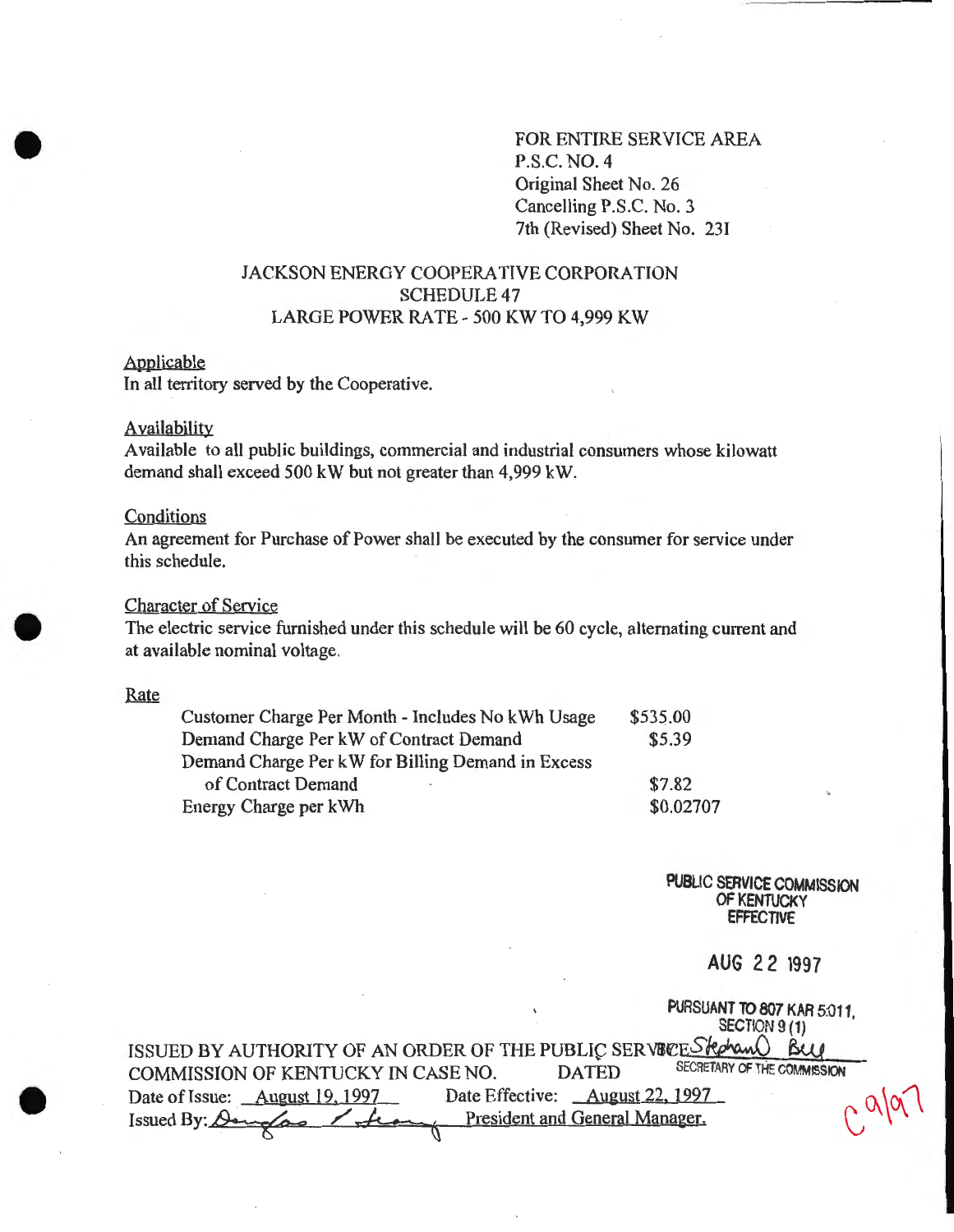FOR ENTIRE SERVICE AREA P.S.C. NO.4 Original Sheet No. 29 Cancelling P.S.C. No.3 6th (Revised) Sheet No. 23L

# JACKSON ENERGY COOPERATIVE CORPORATION SCHEDULE 48 LARGE POWER RATE- 5,000 KW TO 9,999 KW

## Applicable

In all territory served by the Cooperative.

# **Availability**

Available to all public buildings, commercial and industrial consumers whose kilowatt demand shall exceed 5,000 kW but not greater than 9,999 kW.

## **Conditions**

An agreement for Purchase of Power shall be executed by the consumer for service under this schedule.

## Character of Service

The electric service furnished under this schedule will be 60 cycle, alternating current and at available nominal voltage.

#### Rate

| Customer Charge Per Month - Includes No kWh Usage | \$1,069.00 |
|---------------------------------------------------|------------|
| Demand Charge Per kW of Contract Demand           | \$5.39     |
| Demand Charge Per kW for Billing Demand in        |            |
| <b>Excess of Contract Demand</b>                  | \$7.82     |
| Energy Charge per kWh                             | \$0.02172  |

PUBLIC SERVICE COMMISSION OF KENTUCKY EFFECTIVE

AUG 2 2 1997

**PURCUANT TO 807 KAR 5:011.** 

| <b>FUNDUANT TO OUT INATION IT,</b><br>SECTION 9 (1)                               |  |
|-----------------------------------------------------------------------------------|--|
| ISSUED BY AUTHORITY OF AN ORDER OF THE PUBLIC SERVER FROM BULL                    |  |
| SECRETARY OF THE COMMISSION<br>COMMISSION OF KENTUCKY IN CASE NO.<br><b>DATED</b> |  |
| Date Effective: August 22, 1997<br>Date of Issue: August 19, 1997                 |  |
| Issued By: <del>Day fas P Law</del> President and General Manager.                |  |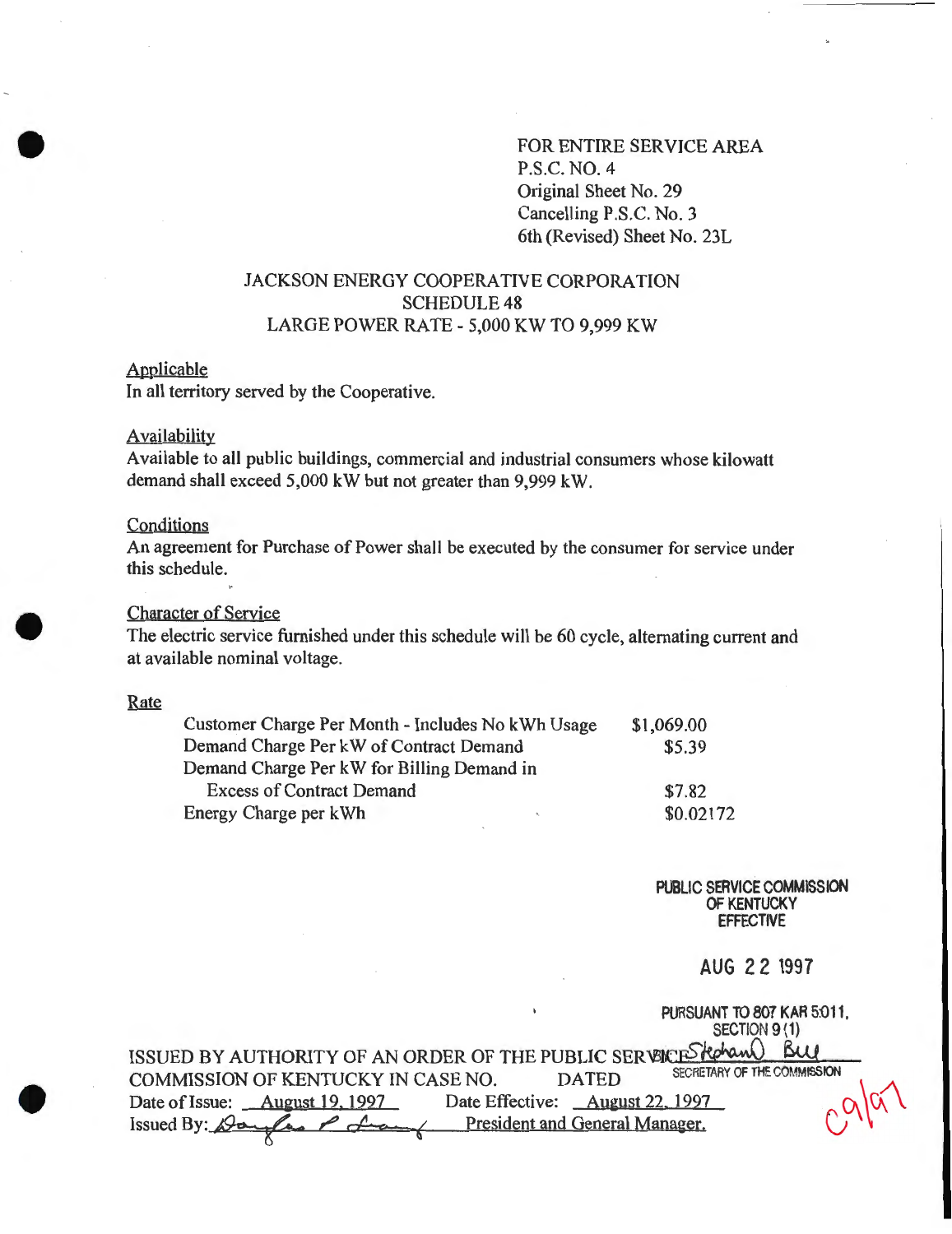FOR ENTIRE SERVICE AREA P.S.C. NO.4 Original Sheet No. 32 Cancelling P.S.C. No.3 6th (Revised) Sheet No. 230

# JACKSON ENERGY COOPERATIVE CORPORATION SCHEDULE<sub>49</sub> LARGE POWER RATE- 10,000 KW AND OVER

### Applicable

In all territory served by the Cooperative.

### **Availability**

Available to all public buildings, commercial and industrial consumers whose kilowatt demand shall exceed 10,000 kW or average 10,000 kW or more over a 12 month period.

## **Conditions**

An agreement for Purchase of Power shall be executed by the consumer for service under this schedule.

# Character of Service

The electric service furnished under this schedule will be 60 cycle, alternating current and at available nominal voltage.

#### Rate

| Customer Charge Per Month - Includes No kWh Usage | \$1,069.00 |
|---------------------------------------------------|------------|
| Demand Charge Per kW of Contract Demand           | \$5.39     |
| Demand Charge per kW for Billing Demand in        |            |
| <b>Excess of Contract Demand</b>                  | \$7.82     |
| Energy Charge per kWh                             | \$0.02128  |

PUBLIC SERVICE COMMISSION OF KENTUCKY **EFFECTIVE** 

AUG 22 1997

|                                                                     | PURSUANT TO 807 KAR 5:011.                  |
|---------------------------------------------------------------------|---------------------------------------------|
|                                                                     | SECTION 9 (1)                               |
| ISSUED BY AUTHORITY OF AN ORDER OF THE PUBLIC SERVICE-              |                                             |
| COMMISSION OF KENTUCKY IN CASE NO.                                  | SECRETARY OF THE COMMISSION<br><b>DATED</b> |
| Date of Issue: <u>August 19, 1997</u><br>Date Effective:            | <b>August 22, 1997</b>                      |
| Issued By: $\Omega_{\text{dual}}$<br>President and General Manager. |                                             |
|                                                                     |                                             |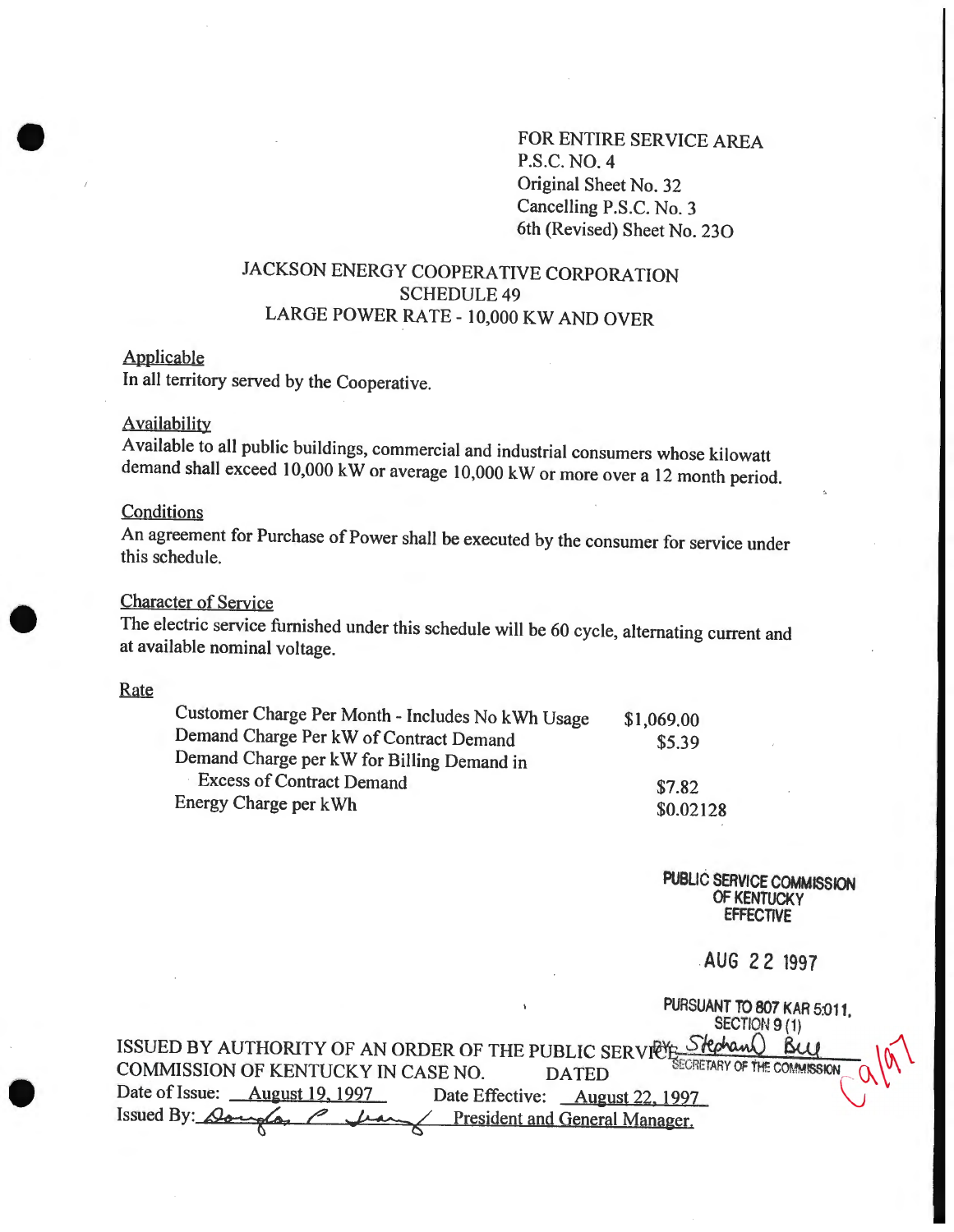FOR ENTIRE SERVICE AREA P.S.C. NO.4 Original Sheet No. 35 Cancelling P.S.C. No. 3 26th (Revised) Sheet No. 24

# JACKSON ENERGY COOPERATIVE CORPORATION SCHEDULE 50 AND 60 SCHOOLS, CHURCHES AND COMMUNITY HALLS

### Availability

Available to schools, churches, and community halls for all uses subject to the established rules and regulations for the Corporation covering this class of service.

#### Rate

Customer Charge Per Month- Includes No kWh Usage All kWh per Month

\$6.89 \$0.05232 per kWh

SECRETARY OF THE COMMISSION

## Minimum Charges

The minimum monthly charge under the above rate shall be \$6.89 or the amount provided in the contract for service, whichever shall be higher.

# Type of Service

Single-phase at available voltage. In case three-phase service is required, Schedule 30, Schedule 40, or Schedule 43 shall apply.

### Fuel Adjustment Clause

All rates are applicable to the Fuel Adjustment Clause and may be increased or decreased by an amount per kWh equal to the fuel adjustment amount per kWh as billed by the wholesale power supplier plus an allowance for line losses. The allowance for line losses will not exceed 10% and is based on a twelve-month moving average of such losses. This Fuel Clause is subject to all other applicable provisions as set out in 807 KAR 5:056.

## Energy Emergency Control Program

This tariff is subject to the Energy Emergency Control Program as filed with the Kentucky Energy Regulatory Commission (now the Public Service Commission) on February 23, 1981 in Administrative Case No. 240 and as approved the Commission Order of March 31, 1981 .

| PUBLIC SERVICE COMMISSION                                                                    |  |
|----------------------------------------------------------------------------------------------|--|
| OF KENTUCKY<br>ISSUED BY AUTHORITY OF AN ORDER OF THE PUBLIC SERVICE<br><b>EFFECTIVE</b>     |  |
| COMMISSION OF KENTUCKY IN CASE NO.<br><b>DATED</b>                                           |  |
| Date Effective: <u>August 22, 1997</u> AUG 2 2 1997<br>Date of Issue: <u>August 19, 1997</u> |  |
| <u>Lean / President and General Manager.</u><br>Issued By: Daughs                            |  |
| PURSUANT TO 807 KAR 5:011,                                                                   |  |
| SECTION 9 (1)                                                                                |  |
|                                                                                              |  |
|                                                                                              |  |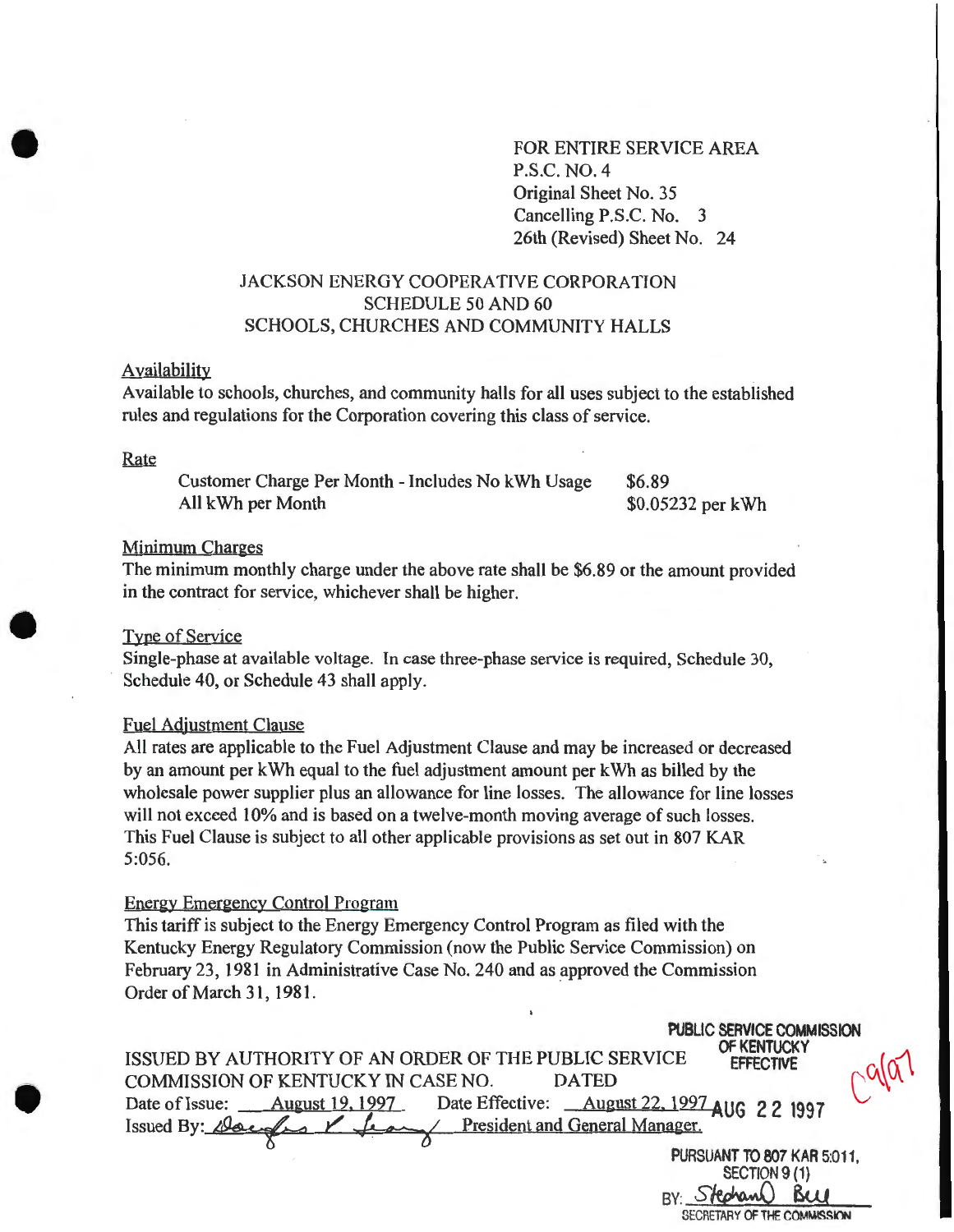# FOR ENTIRE SERVICE AREA P.S.C. NO.4 Original Sheet No. 36 Cancelling P.S.C. No.3 24th (Revised) Sheet No. 25

# JACKSON ENERGY COOPERATIVE CORPORATION SCHEDULE 52 ALL ELECTRIC SCHOOLS (A.E.S.)

#### Applicable

In all territory served by Seller.

#### Availability

Available to all public or non-profit private schools whose total energy requirements, including but not limited to, heating, air-conditioning, lighting and water heating is supplied by electricity furnished by the Cooperative.

## Character of Service

The electric service furnished under this rate schedule will be 60 cycle, alternating current, single-phase service, present facilities permitting, and at the following nominal voltages: Single-phase, 120, 120/240, 480, 240/480 volts; Three-phase, 120/240, 120/280Y, 240/480, 277/480Y volts.

#### Rate

Customer Charge Per Month- Includes No kWh Usage All kWh \$15.95 \$0.04816 Per kWh

### Minimum Charge

The minimum annual charge will be not less than \$14.40 per KVA or required transformer capacity as determined by the Cooperative.

#### Terms of Contract

Service under this rate schedule will be furnished under an "Agreement for Purchase of Power" for a term of not less than five (5) years.

#### Special Terms and Conditions

Consumer shall furnish the Cooperative information necessary to permit the Cooperative to determine and install the necessary transformer capacity to adequately serve the load under maximum operating conditions.

**PUBLIC SERVICE COMMISSION**<br>C OF KENTUCKY ISSUED BY AUTHORITY OF AN ORDER OF THE PUBLIC SERVICE OF KENTUCK<br>COMMISSION OF KENTUCKY IN CASE NO. DATED COMMISSION OF KENTUCKY IN CASE NO. DATED Date of Issue: August 19, 1997 Date Effective: August 22, 1997 Issued By: clay fas P. ham President and General Manager. AUG 22 1997

PURSUANT TO 807 KAR 5:011. SECTION 9 (1) BY: Stechand Buy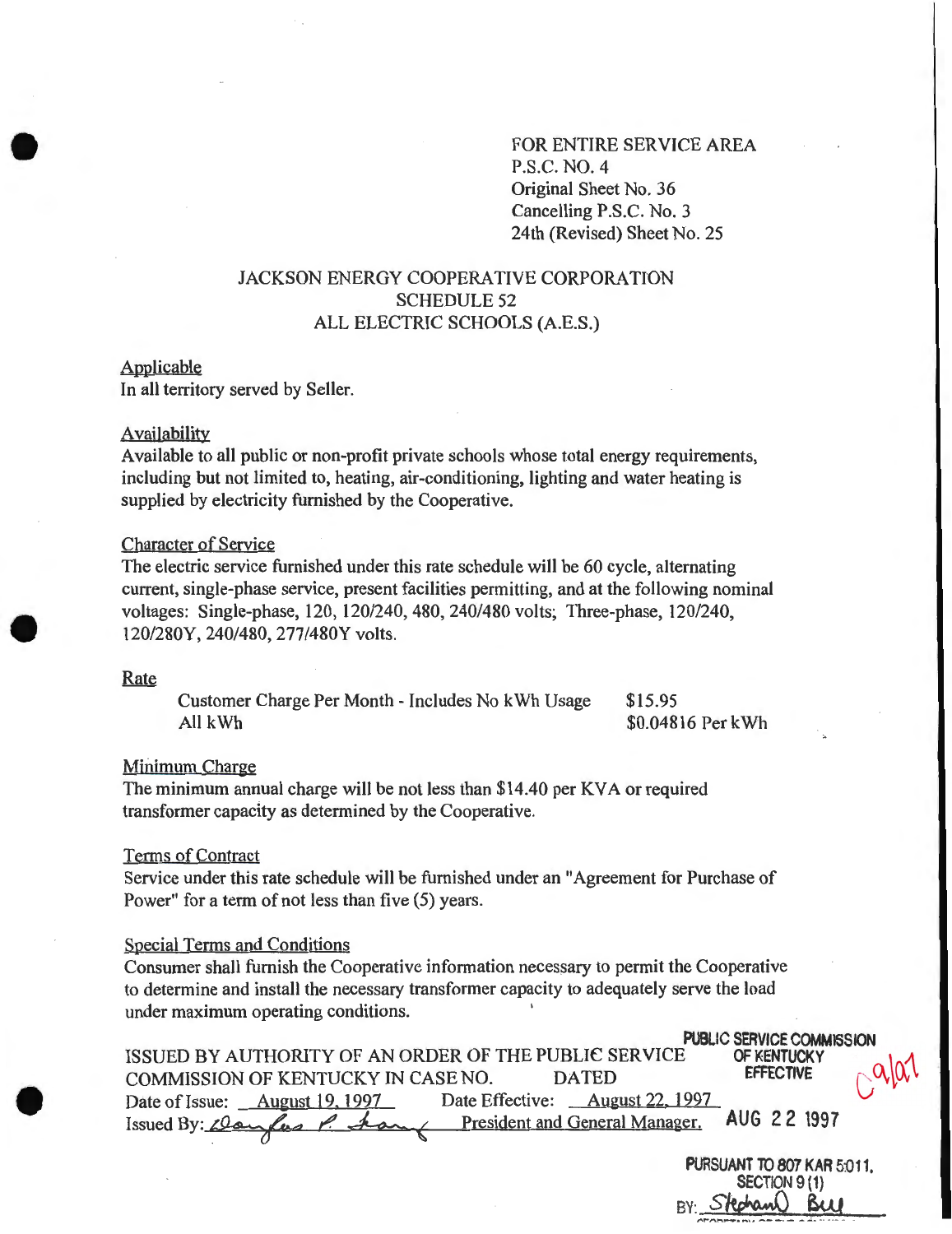FOR ENTIRE SERVICE AREA P.S.C. NO. 4 Original Sheet No. 38 Cancelling P.S.C. No. 3 24th (Revised) Sheet No. 26

# JACKSON ENERGY COOPERATIVE CORPORATION SCHEDULE SL OUTDOOR LIGHTING SERVICE- SECURITY LIGHTS

### Availability

Available to all consumers of the Cooperative for dusk to dawn outdoor lighting. including street lighting, in close proximity to existing overhead secondary circuits.

Rate Per Light Per Month

Security Light 7,000- 9,500 Lumens 70 kWh \$6.05

## Conditions of Service

The Cooperative shall furnish, install, operate, and maintain the outdoor lighting equipment including lamp, luminaire bracket attachment and control device on an existing pole of the Cooperative, electrically connected so that the power for operation of the light does not pass through the meter for the consumer's other usage, at a location mutually agreeable to both the Cooperative and the Consumer. If a pole is required for . outdoor lighting service, the full cost of installing such pole will be paid by the consumer or a monthly charge of \$3.50 per pole will apply if the consumer is willing to enter into a five year contract. Poles must be within 200 feet of existing secondary circuits. The Cooperative shall maintain the lighting equipment including lamp replacement, at no additional cost to the consumer within a reasonable time after the consumer notifies the Cooperative of the need for maintenance of the lighting equipment except that in case of lamp of fixture damage because of vandalism, replacement will be made only once at no cost to the consumer. After that the consumer will be required to pay for the cost of replacement.

> PUBLIC SERVICE COMMISSION OF KENTUCKY **FFFECTIVE**

# **AUG 22 1997**

PURSUANT TO 807 KAR 5:011

SECTION 9/11 ISSUED BY AUTHORITY OF AN ORDER OF THE PUBLIC SERRYLOP FROM BLUE COMMISSION COMMISSION OF KENTUCKY IN CASE NO. Date of Issue: August 19, 1997 Date Effective: August 22, 1997 Issued By: <del>Claugher / Juan /</del> President and General Manager.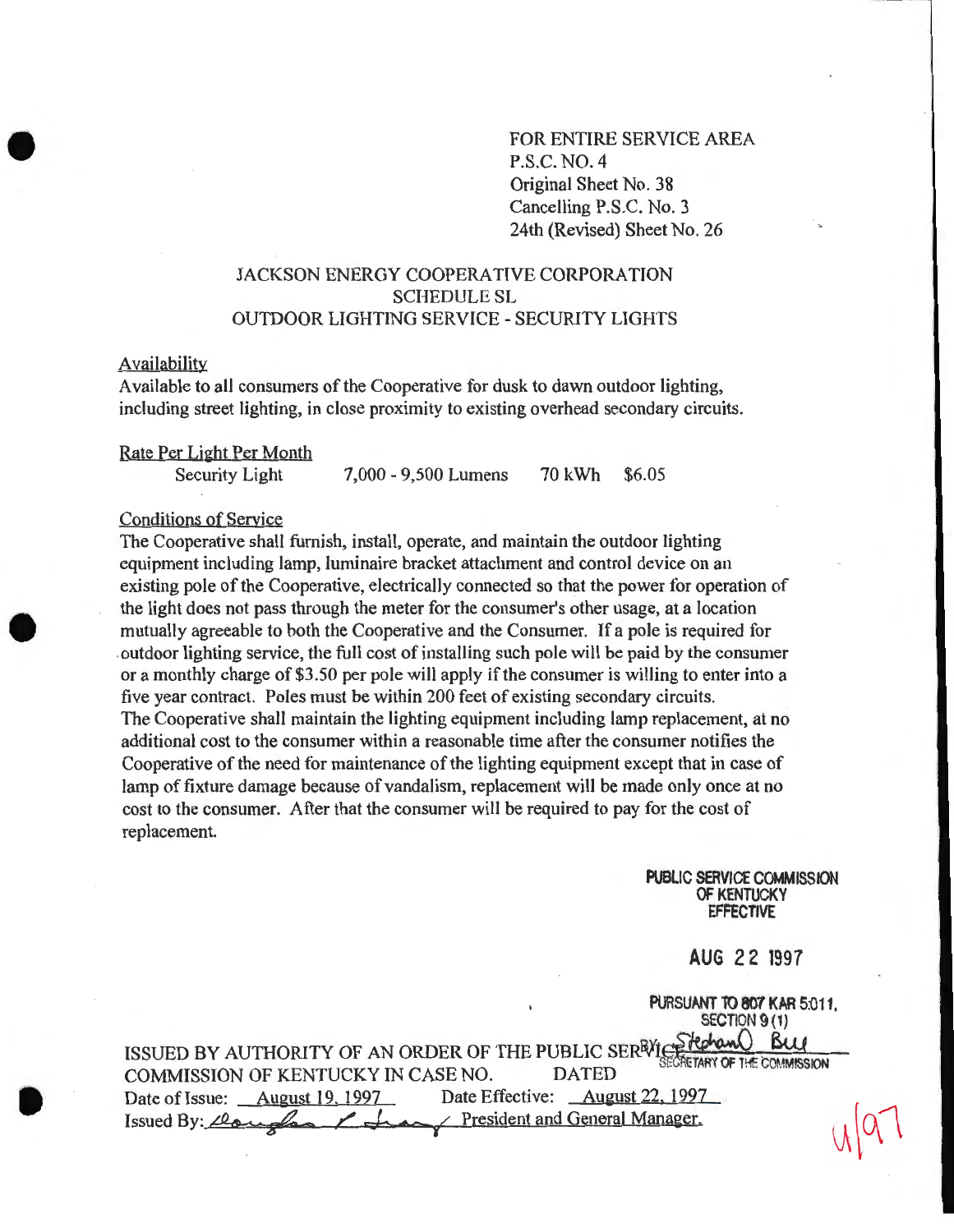FOR ENTIRE SERVICE AREA P.S.C. NO.4 Original Sheet No. 40 Cancelling P.S.C. No. 3 9th (Revised) Sheet No. 27

# JACKSON ENERGY COOPERATIVE CORPORATION SCHEDULE SL STREET LIGHTING SERVICE

## Availability

This rate schedule is available for the street lighting services shown herein, in any community in which the Cooperative has an electric franchise. Service is subject to the provisions herein and the provisions of the Cooperative's standard contract for street lighting service. Should the service not meet these standard provisions, then the Cooperative reserves the right to revise the charges listed hereinafter so as to include any additional or unusual cost involved.

## Rate Per Light Per Month

| Sodium Vapor Lamp 22,000 Lumens |              | 87 kWh | \$11.38 Per Month |
|---------------------------------|--------------|--------|-------------------|
|                                 | 5,800 Lumens | 30 kWh | \$7.88 Per Month  |

## Conditions of Service

- **1.** Duration: Service shall be from dusk to dawn, automatically controlled, approximately 4,000 hours per year.
- 2. Ornamental Overhead System: The Cooperative will, upon request, furnish under the Ornamental Overhead Rate, ornamental poles of the Cooperative's choosing, together with overhead wiring. The Consumer will pay Ornamental Overhead Rate.
- 3. Other than Conventional Overhead Systems: Should the Consumer require, either initially or upon replacement, a system or equipment other than that described in (2) above, for lamp sizes as provided herein, (this constituting a conventional overhead system) the Consumer may make a non refundable contribution to the Cooperative equal to the difference in the installed cost between the system or equipment so required and the cost of a conventional overhead system as herein before defined. In a similar manner the Consumer will pay the difference in the cost of operation and maintaining such a system or equipment and the cost of operation and maintaining a conventional Overhead System.

| <b>PUBLIC SERVICE COMMISSION</b><br>OF KENTUCKY                                       |
|---------------------------------------------------------------------------------------|
| ISSUED BY AUTHORITY OF AN ORDER OF THE PUBLIC SERVICE<br><b>EFFECTIVE</b>             |
| COMMISSION OF KENTUCKY IN CASE NO.<br><b>DATED</b>                                    |
| Date Effective: <u>August 22, 1997</u> AUG 2 2 1997<br>Date of Issue: August 19, 1997 |
| <u>Lean President and General Manager.</u><br>Issued By: Geenda                       |
| PURSUANT TO 807 KAR 5:011                                                             |
| SECTION 9 (1)                                                                         |
|                                                                                       |
| SECRETARY OF THE COMMISSION                                                           |